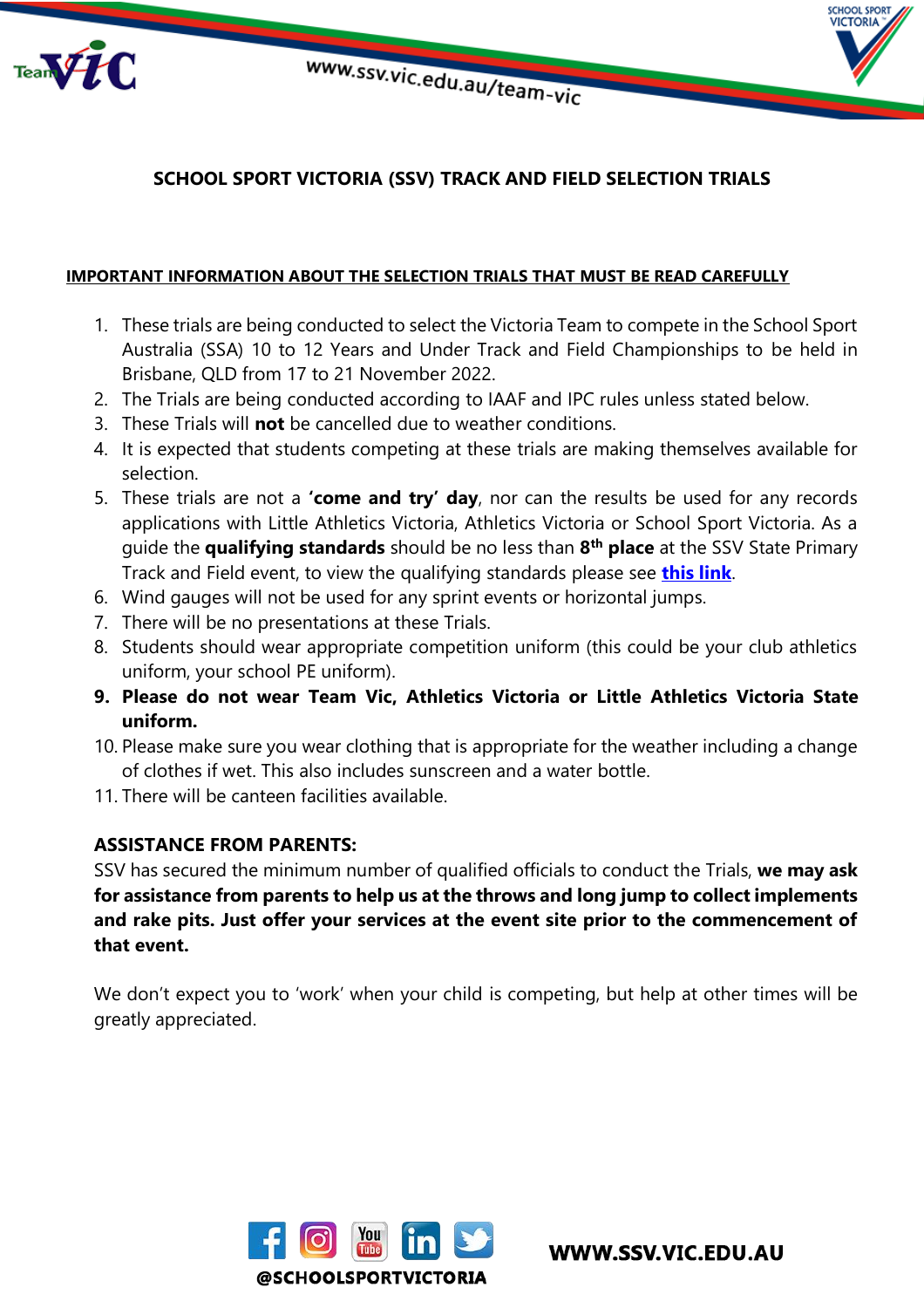



## **REGISTRATION CONFIRMATION:**

### **1. The Nomination Registration Confirmation Form**

- a. You will receive this via return email when you completed your online nomination
- b. It must be signed by the student, parents and principal and handed in on arrival at the trial event.
- c. There will be a box at the entrance of the Team Vic Uniform Room for these forms

### **2. Combined Event Form**

- a. If you have ticked the registration option for being considered for the combined event, your information will be shared with the Combined Coach.
- b. If you wish to be considered for the combined event you must enter and compete in at least 2 of the events in the CE (100m, Long Jump, Shot Put, 800m) at the Trials.

### **3. Multiclass Athletes Verification**

a. If you cannot provide this paperwork at the trials, any selection will be subject to the supply of correct classification verification.

## **SPECIFIC COMPETITION INFORMATION:**

- 1. There will be no call room.
- 2. Spikes are permitted to be worn for all track events and jumps.
- 3. For field events, students must report to the appropriate event site **15 MINUTES PRIOR TO** the scheduled starting time.
- 4. For track events, students must report to the **start area** of the respective track event **15 MINUTES PRIOR TO** the first event in that event block eg first 100m event is at 11 am, so all 100m runners should report to the 100m marshalling area by 10.45 am. You will be marshaled into your heat/lane and given hip numbers as required.
- 5. Announcements will be made to remind students of marshalling times and if events are running late.
- 6. The Competition Director reserves the right to alter the timetable should the need arise.

### **100m and 200m**

- 1. .Where heats are required, advancement to the final will be the winner of each heat plus the next fastest to make a final of 8.
- 2. Students may use a crouch start (with or without blocks) or a standing start.
- 3. One false start rule is now used nationally.
- 4. As per IAAF rules, any student observed running on the white line on the inside of their lane on the curve of the 200m will be disqualified.

### **800m**

- 1. The 800m will be run as straight finals and will run the first 100m in lanes.
- 2. Where there are more than 8 entrants, 2 athletes will be allocated to a lane as required.
- 3. As per IAAF rules, any student observed running on the white line on the inside of their lane in the first 100m will be disqualified.

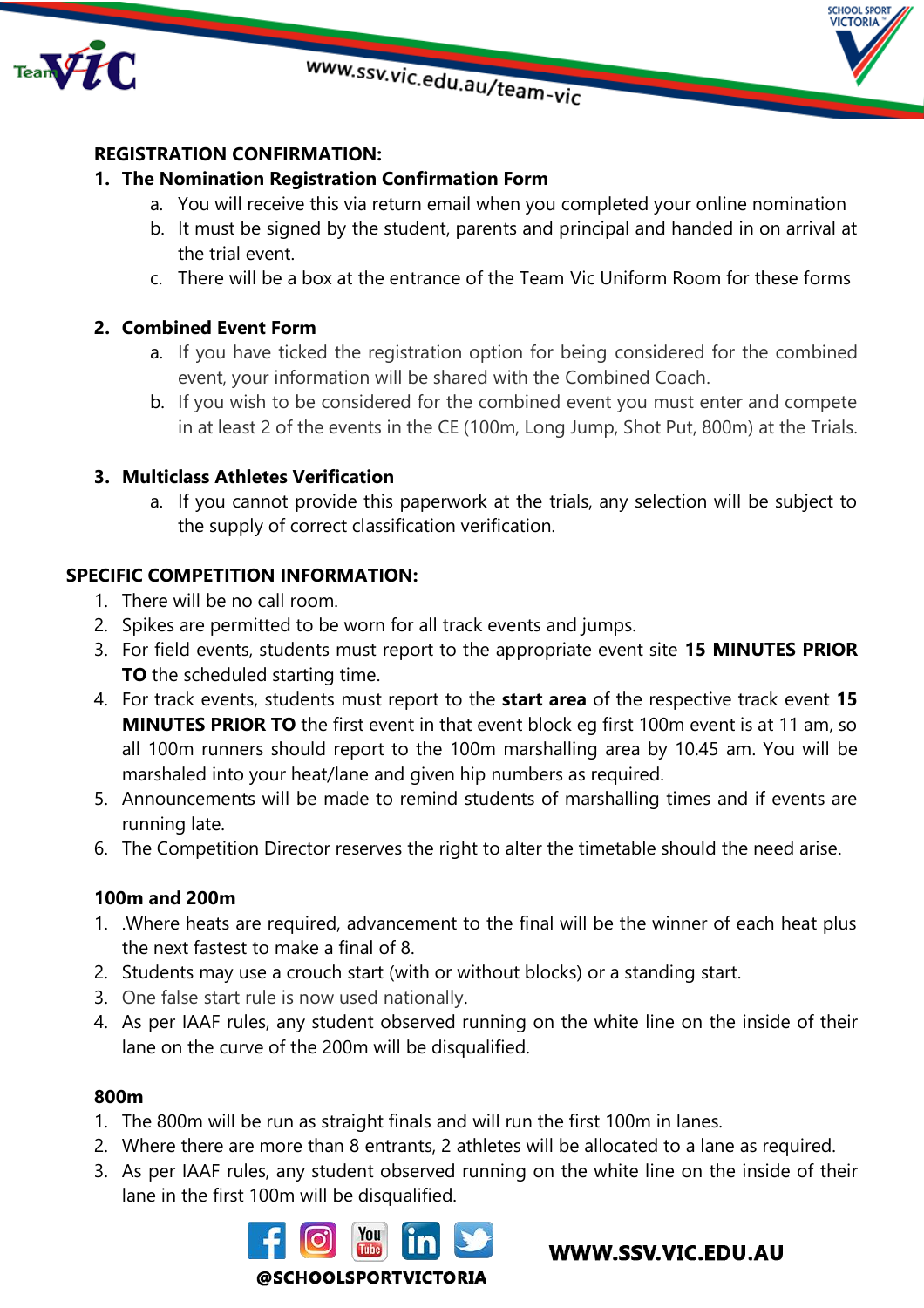

# **1500**

The 1500m will be run as straight finals

## **Long Jump, Shot Put and Discus**

- 1. All long jump events (except multiclass students) will be conducted from the white board that is 20 cm in width and up to 2 m from the edge of the pit. This is the same event conditions for the School Sport Australia Championships.
- 2. Multiclass students will jump from a white board that is 20 cm in width and 1m from the edge of the pit or from the edge of the pit. This is the same event conditions for the School Sport Australia Championships.
- 3. All students will be given 3 attempts and the top 8 will be given another 3 attempts.
- 4. The Competition Director reserves the right to reduce this number if the program runs behind time.

| Girls           | <b>Shot Put</b> | <b>Discus</b> | <b>Boys</b>     | <b>Shot Put</b> | <b>Discus</b> |
|-----------------|-----------------|---------------|-----------------|-----------------|---------------|
| <b>10 Years</b> | 2 kg            | 500q          | <b>10 Years</b> | 2 kg            | 500q          |
| <b>11 Years</b> | 2 kg            | 750 g         | 11 Years        | 2 kg            | 750 g         |
| <b>12 Years</b> | 3 kg            | 750 g         | 12 Years        | 3 ka            | 750 g         |
| <b>MC</b>       | As per age and  |               | <b>MC</b>       | As per age and  |               |
|                 | classification  |               |                 | classification  |               |

### **Implement Weights**

### **High Jump**

- 1. Whenever possible, the high jump will jump to completion.
- 2. The Competition Director reserves the right to stop a competition once a result has been achieved.
- 3. Jump offs may be required if more than 3 tie for first place or more than 2 tie for second or third place. The jump off will be conducted according to IAAF rules.
- 4. The Competition Director reserves the right to vary the starting heights and progressions listed below.

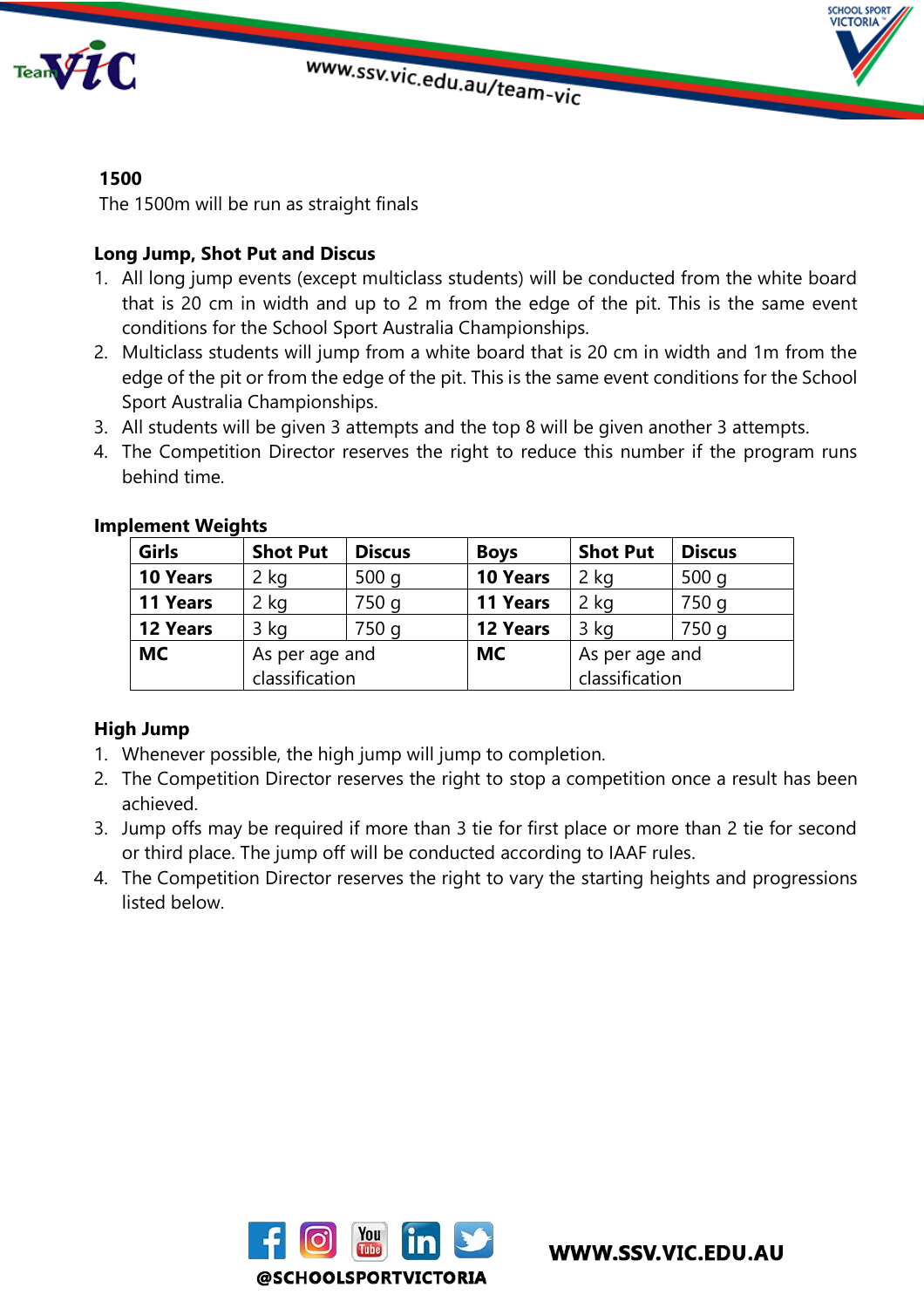

**HOOL SPORT ICTORIA** 

| <b>Girls</b>    | <b>Starting</b><br><b>Height</b> | <b>Progression</b> | <b>Boys</b>     | <b>Starting</b><br><b>Height</b> | <b>Progression</b> |
|-----------------|----------------------------------|--------------------|-----------------|----------------------------------|--------------------|
| <b>10 Years</b> | 1.10                             | 2 x 5m rises then  | <b>10 Years</b> | 1.15                             | 2 x 5m rises then  |
|                 |                                  | 3cm                |                 |                                  | 3cm                |
| 11 Years        | 1.20                             | 2 x 5m rises then  | 11 Years        | 1.25                             | 2 x 5m rises then  |
|                 |                                  | 3cm                |                 |                                  | 3 <sub>cm</sub>    |
| 12 Years        | 1.25                             | 2 x 5m rises then  | <b>12 Years</b> | 1.35                             | 2 x 5m rises then  |
|                 |                                  | 3 <sub>cm</sub>    |                 |                                  | 3 <sub>cm</sub>    |

## **Starting Heights and Progressions:**

## **Protests**

If a parent or student wishes to protest over the conduct of an event, the following procedures **MUST** be followed:

- 1. The Protest must be made orally to the relevant Referee either immediately any incident occurs or within 5 minutes of the completion of the event. The Referee will be wearing a yellow arm band.
- 2. The Referee will rule on the protest.
- 3. If the parent or student wishes to appeal the Referee's decision, then they must complete an Appeal Form and lodge it with the Competition Director along with AUD \$50 cash appeal fee.
- 4. A Jury of Appeal will then make a decision
- 5. There is no right of appeal once the Jury has made a decision.

## **Scratchings**

- 1. If you wish to scratch from an event, please **notify Ian Landy by email (ian.landy@education.vic.gov.au) no later than Thursday 1 October 2022** as this could affect the number of heats
- 2. The Trial fee is non-refundable.

## **Warm Up:**

- 1. Lakeside Stadium has a warm up track behind north stand behind the back straight.
- 2. Students should be supervised at all times during use of this warm up area.
- 3. Correct track etiquette is expected from students and parents
- 4. This warm up area is available to all students and, if abused, will be closed.